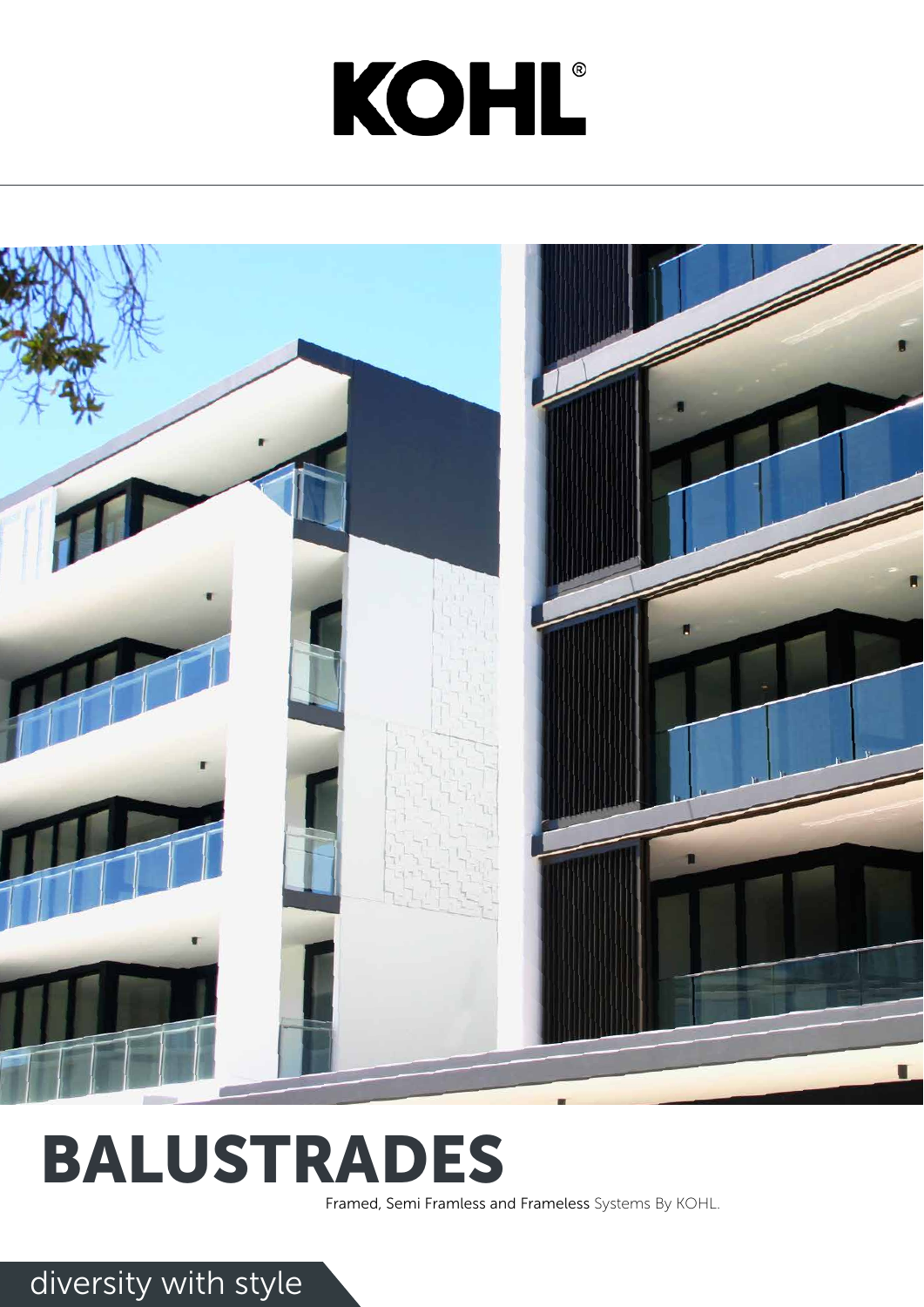# BALUSTRADES

# Fully Framed The ATLANTIC Series

The Metro is modular and versatile, while possessing a combination of classic appeal and affordability.

### The Metro **The Breeze**

The Breeze is a timeless slatted profile at the forefront of inconspicuous safety.

### Privacy

Private "Obscure" glass in the classic, customisable frame to provide a different solution for lifestyle design.









# Semi Frameless The MEDITERRANEAN Series

## The Terrace The Beach

The Terrace offers a blend of structure and weightlessness with its timeless, crafted frame.

The beach is defined by an offset handrail for uncompromised views with a minimalist flair.

# Integrated Louvre

An Integrated Louvre System enables cutting edge space saving design while providing elegant UV protection.

## The Aegean The Pacific

# Frameless The OCEANIC Series

The City personifies all that is luxury with fixings that create minimal obstruction and maximum views.

## The City **The City**

The City XL flaunts its high classy presence with tall profile fixings that are engineered to perfection while withstanding demanding loads.

# Alternative Fully Frameless Systems

The Aegean's extreme versatility, edgy stainless posts, offset handrail and timeless glass makes it the ultimate choice for a structural, yet sophisticated design.









The Pacific has face mounted standoffs that provides a completely frameless design, ideal for both interior and exterior residential application.

# The Andaman

The Andaman is a fully frameless balustrade supported at it's base by a discreet aluminium or concrete structural channel.





Kohl's pool fencing provides uncompromised safety without disrupting the aesthetics, offering an uninterrupted view and luxury experience.



# Pool Fencing